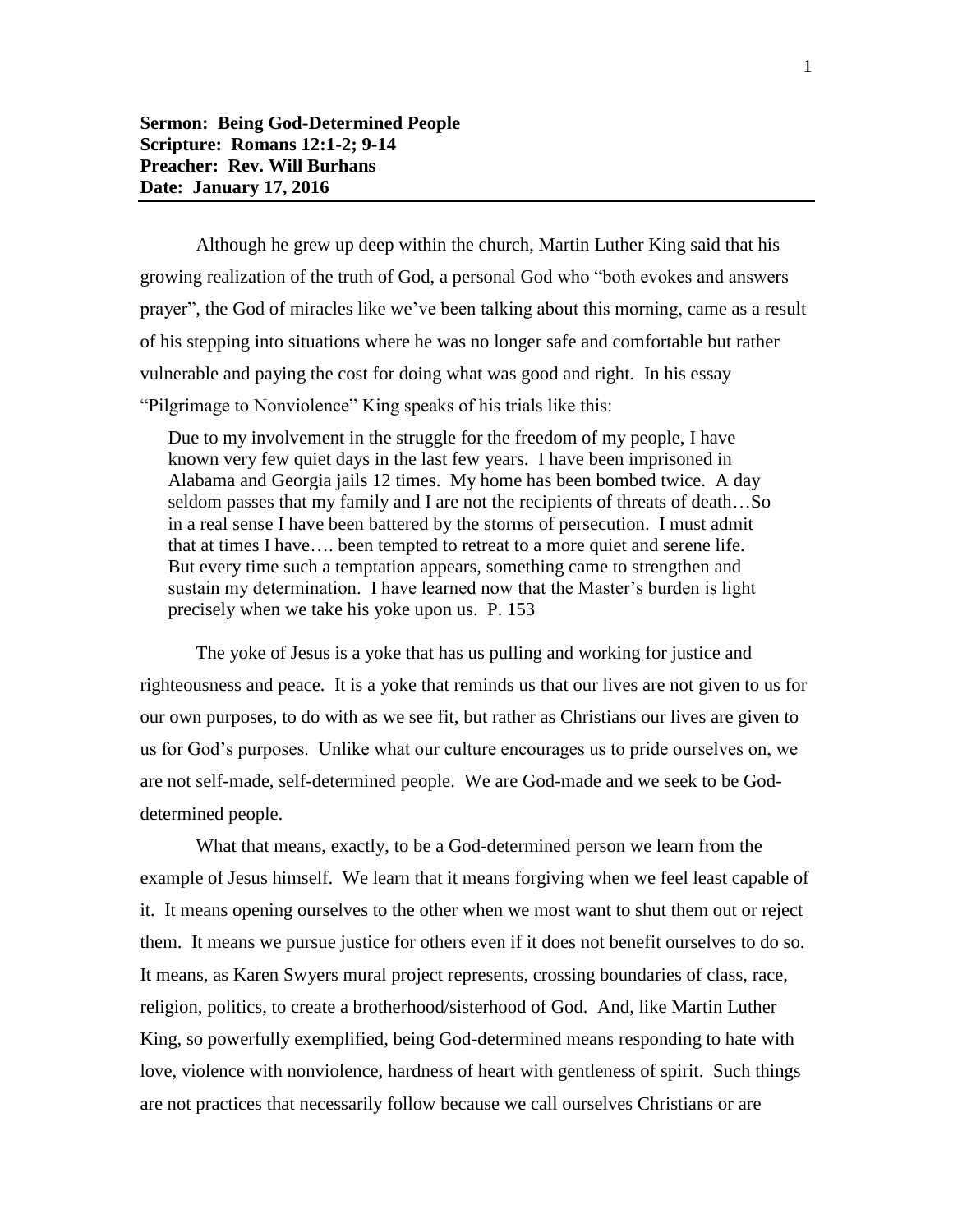believers or attend church regularly. They arise out of a reaching for the higher principles in life, out of a call from the Higher Principle, the living God. The people who learn to live in such a way, whether they are Christians or not, are the leaven in the bread of society that can raise up all of us to a greater height than we could accomplish ourselves as self-made people.

But what Martin Luther King also discovered was that the true practitioner of the higher Gospel principles finds himself or herself depending more upon the mercy of God for their lives and so experience the hand of God in striking ways. Without the willingness to be vulnerable and open, to live our lives in the way of Jesus, the experience of God can remain illusive. "The agonizing moments through which I have passed during the last few years," King explains plainly, "have drawn me closer to God."

More than ever before I am convinced of the reality of a personal God. But in the past the idea of a personal God was little more than a metaphysical category that I found theologically and philosophically satisfying. Now it is a living reality that has been validated in the experiences of everyday life. God has been profoundly real to me in recent years. In the midst of outer dangers I have felt an inner calm. In the midst of lonely days and dreary nights I have heard an inner voice saying "Lo, I will be with you." When the chains of fear and the manacles of frustration have all but stymied my [own] efforts, I have felt the power of God, transforming the fatigue of despair into the buoyancy of hope. I am convinced that the universe is under the control of a loving purpose, and that in the struggle for righteousness man has cosmic companionship. P. 154

It is in the struggle for righteousness; not in the struggle for personal safety, nor in the struggle for making the money we need to buy what we want, nor in the struggle to balance our budgets and beautify our buildings, nor in the struggle for separating ourselves from the foreign other, nor in the struggle for political ascendency, but in the struggle for righteousness and justice that the human being has cosmic companionship.

Do we want to know God as a cosmic companion? Then our scriptures and our tradition, our Jesus, tells us we need enter into the struggle for justice and righteousness and not keep ourselves safe and protected in our enclaves of comfort. This is what Jesus and other prophetic voices call us to. The prophet in our Judeo-Christian tradition and across the ages into the present day is the voice speaking aloud God's vision of how the world is *supposed* to be AND the voice of the prophet speaks in opposition to the selfmade human, nationalistic, tribal vision of the way things should be. The prophet always